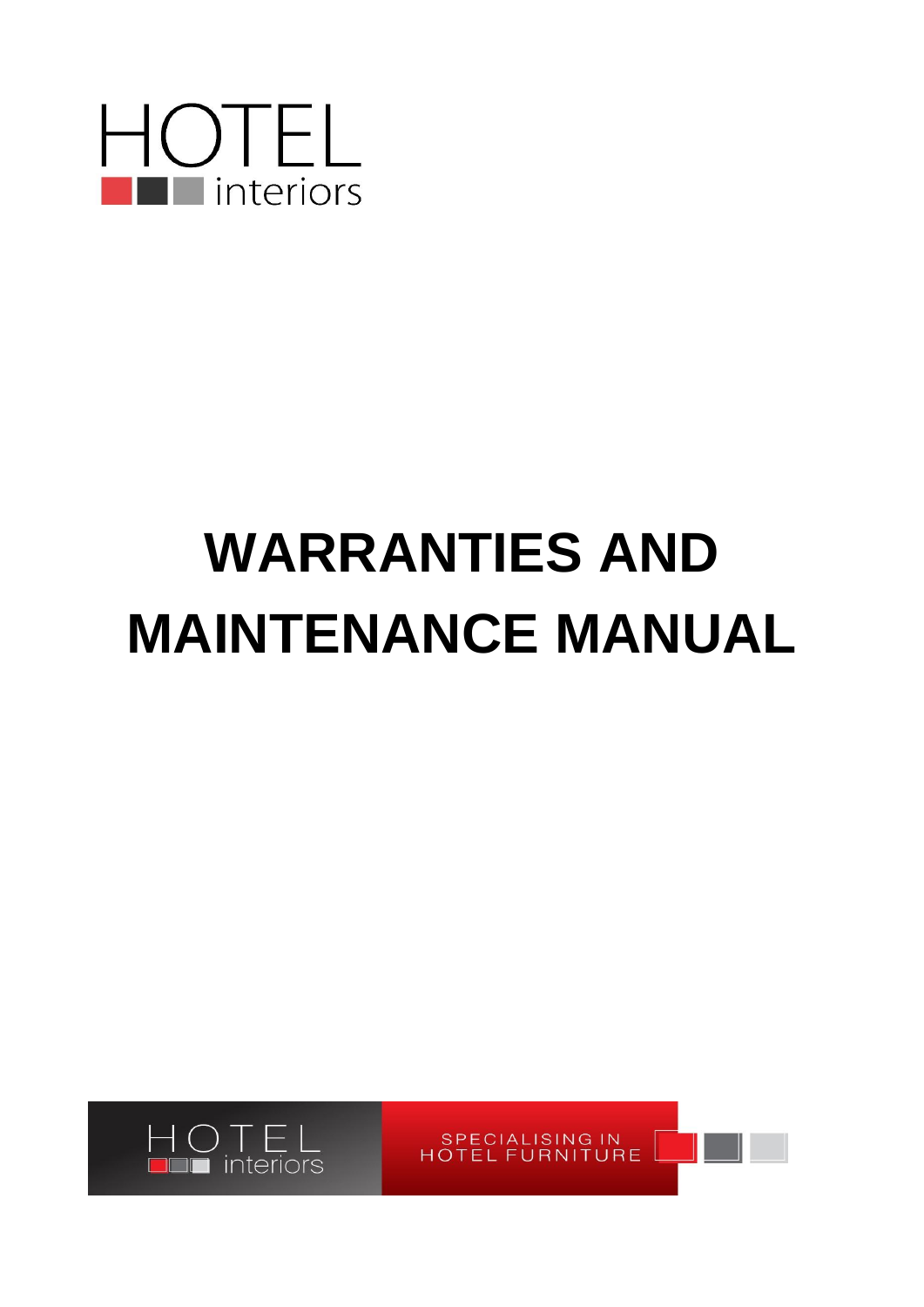# **HOTEL**

# **CONTENTS**

- PAGE 2 **GENERAL CARE**
- PAGE 3 JOINERY ITEMS
- PAGE 8 STONE CARE
- PAGE 9 UPHOLSTERED FURNITURE
- PAGE 16 MISCELLANEOUS ITEMS
- PAGE 17 LIMITED WARRANTY JOINERY & SOFAS
- PAGE 19 LIMITED WARRANTY OUTDOOR FURNITURE
- PAGE 20 LIMITED WARRANTY ENSEMBLE BEDS
- PAGE 22 LIMITED WARRANTY LIGHTING

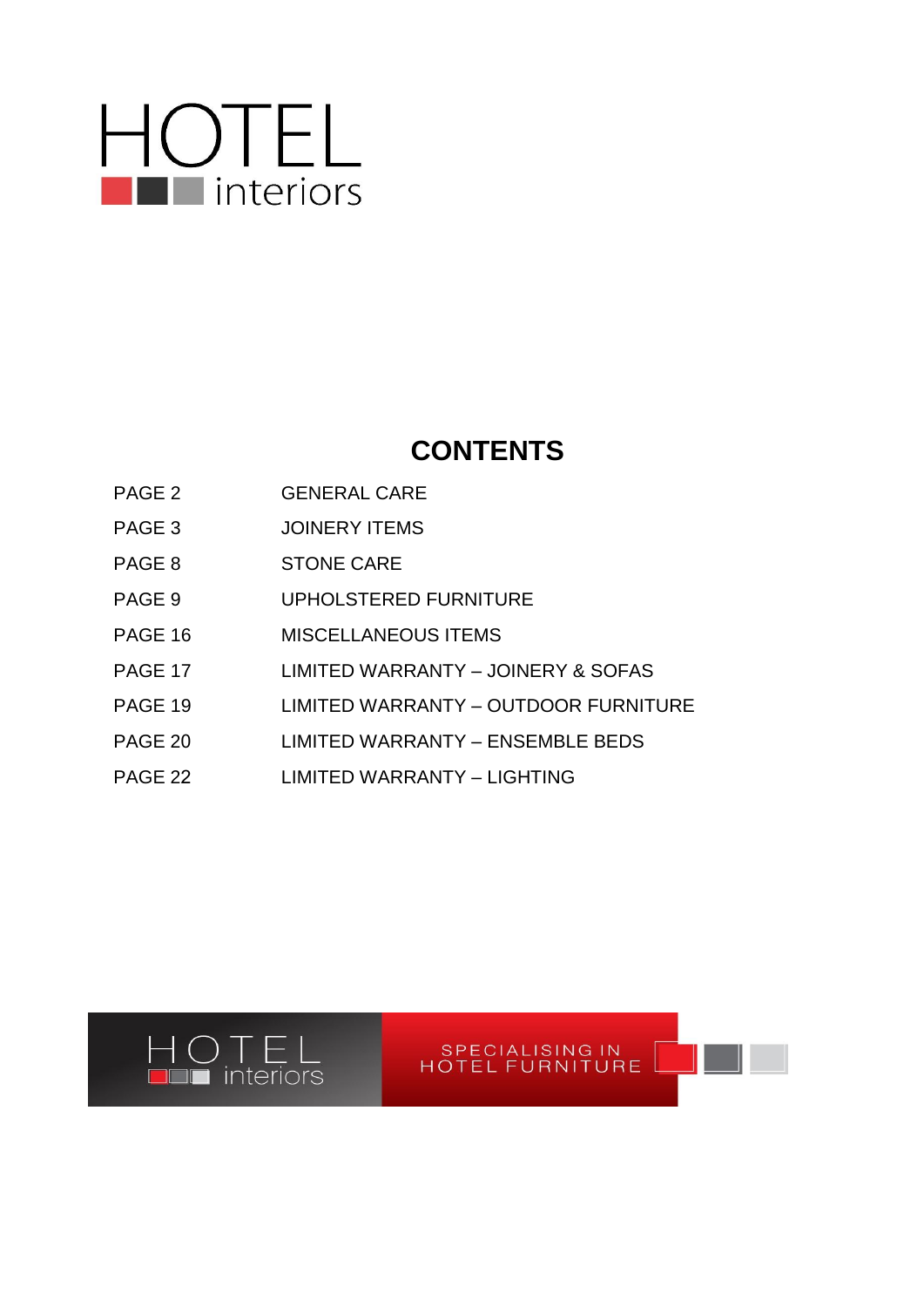# **GENERAL CARE**

- 1. Where possible do not place any indoor furniture in direct sunlight as this may cause fabric, leather and other materials to fade or crack. Direct sunlight includes sunlight through a window – use curtains or blinds to protect your furniture.
- 2. Do not place furniture too close to heaters or air conditioning vents as this may distort the material or surface finish.
- 3. Always lift furniture when moving it around (do not drag).
- 4. Rotate cushions regularly to even out any wear or fading suggest weekly.
- 5. Where possible discourage people from sitting on the arms of the sofas and chairs.
- 6. Standing on a chair or rocking on the back of the chair may weaken the structure and possibly cause joint failure.
- 7. The use of floor protectors on the bottom of furniture (such as tables and chairs) will minimise damage to floor coverings.
- 8. Use coasters, place mats, tablecloths and table runners to protect furniture surfaces.

### *IMPORTANT NOTE:*

*Although all care has been taken in the collation of this information, it is supplied as a guide only, it is imperative that before initiating any of the tips included herein that a test application is performed in a non-obtrusive area of the surface to ensure the suggested application is safe and suitable for the surface you are attempting to clean.* 

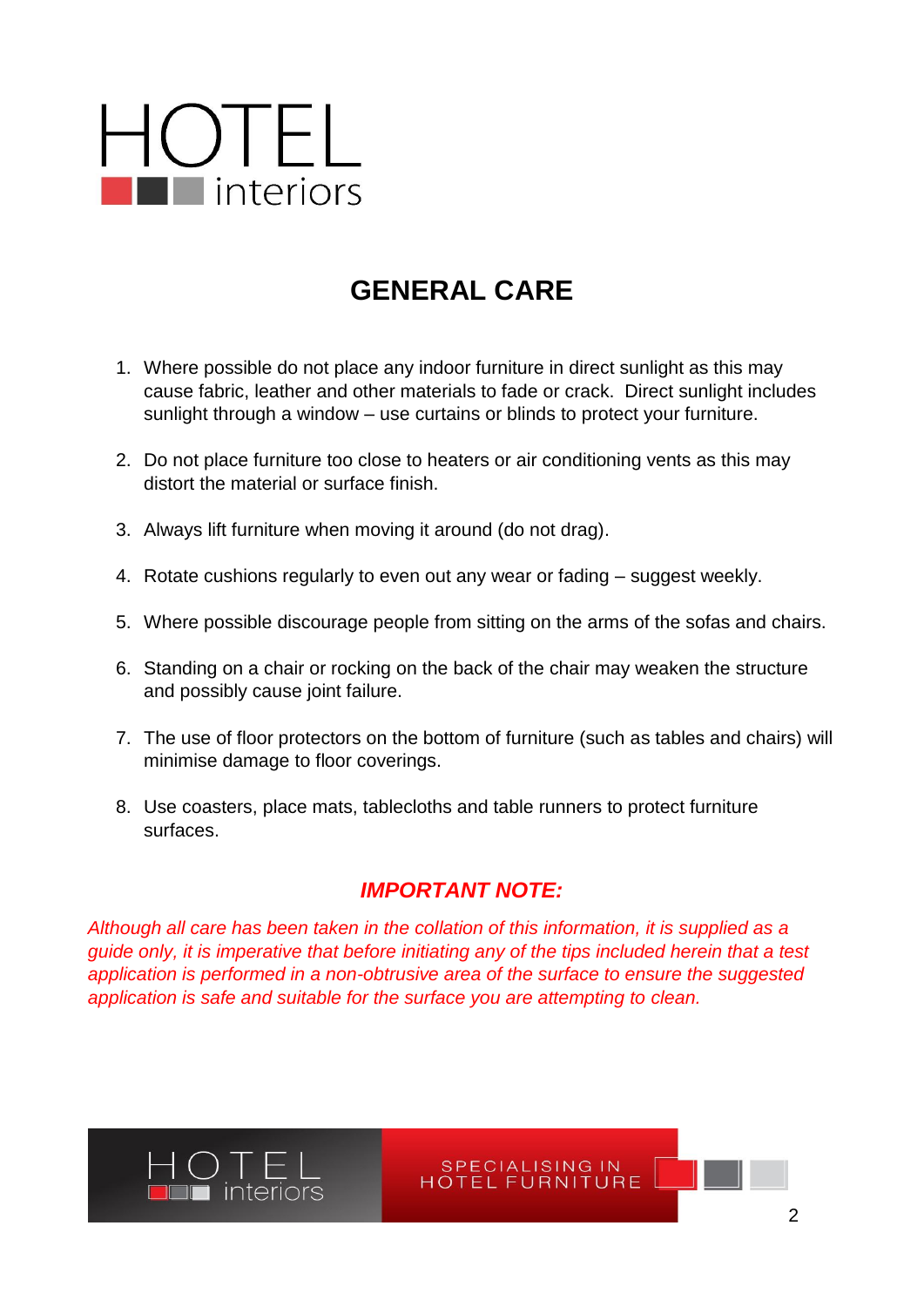# **JOINERY**

### **Timber Veneer and Solid Timber**

#### **General Care:**

General cleaning and care of wood furniture is the same regardless of the finish on the wood. Avoid using wet cloths or mops, as this may stain and damage the wood. Dust your furniture regularly using a soft cloth or a vacuum cleaner with a dust brush attachment, This will keep the build-up of dirt to a minimum and help prevent scratches and ground-in-grime. Always use coasters, place mats or other protective materials when placing anything on top of your wood furniture. If water or other liquid is spilled on the wood, wipe it up as soon as possible with a non abrasive soft dry lint free cloth. Never place hot objects directly onto the wood of your furniture as this can discolour the finish and leave a permanent mark in the wood. Protect your wood furniture from excessive exposure to sunlight, heat, cold or excessively damp or dry environments. Use sheer curtains on windows to shield decorating and furniture from sunlight, and use either a humidifier or de-humidifier as needed to keep the air in the room from becoming too dry or too damp. Natural timber and veneer finishes will show distinctive grains, patterns and colour variations which are evidence of being produced from genuine timber materials Clean staines and liquid spills immediately, as they can permanently bond with furniture if allowed to soak in.

#### **Regular Cleaning/Maintenance:**

Dust all surfaces regularly with a non abrasive soft dry lint free cloth or wipe down with damp cloth and dry with a non abrasive soft lint free cloth. Avoid cleaning products that contain oils or are ammonia based. Do not wipe against the grain of the wood. Always wipe and polish with the wood grain.

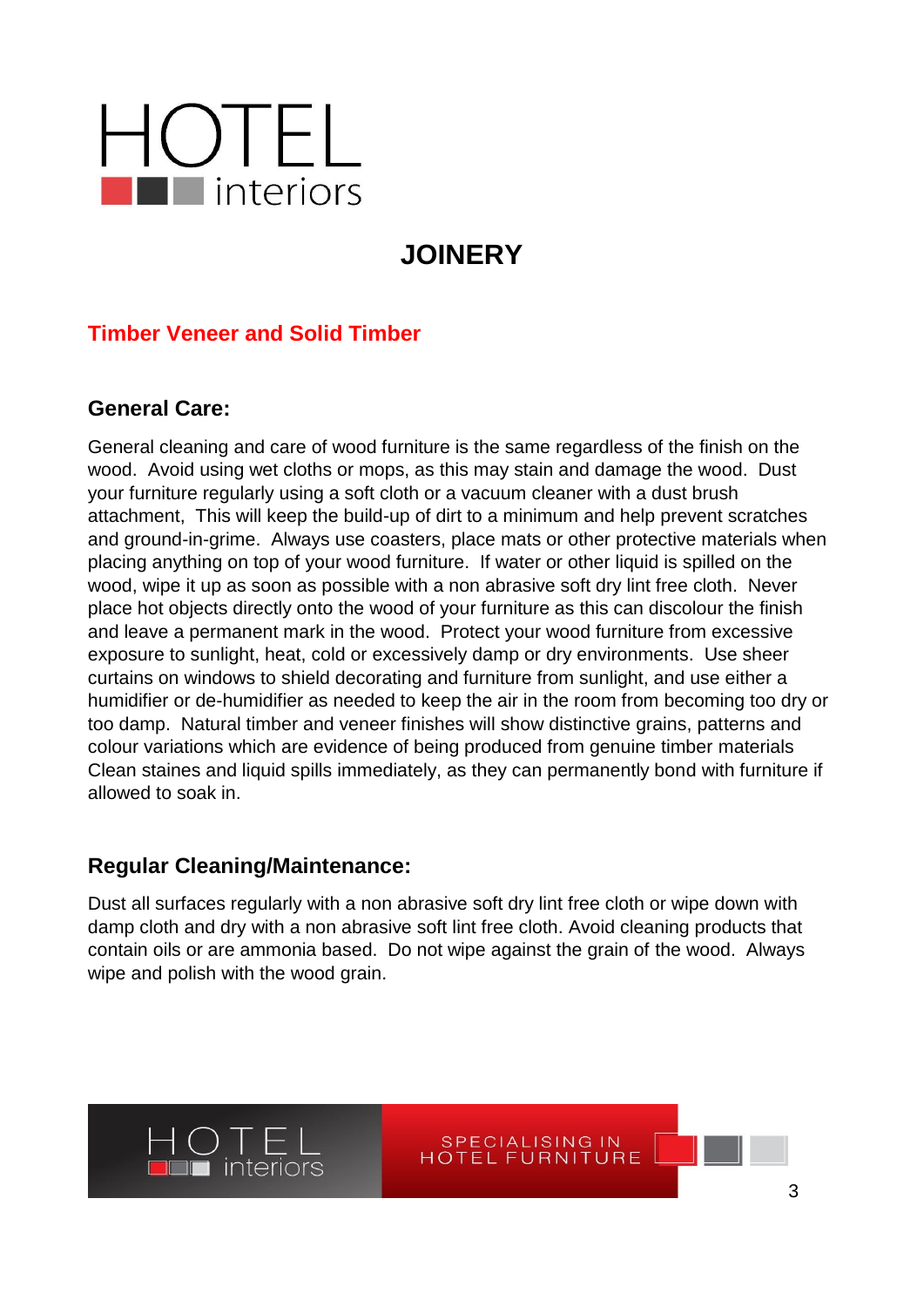

### **Spot Cleaning**

Warm soapy water with a non abrasive soft dry lint free cloth, more stubborn stains can usually be treated with a household cleaner applied to the surface with a non abrasive soft dry lint free cloth.

#### **Scratches and Chips**

Scratches and chips should be filled with a matching coloured wax pencil. Leave the wax to set for a short period then blend the colour into the affected area before applying furniture polish with a non abrasive soft dry lint free cloth.

SPECIALISING IN<br>HOTEL FURNITURE

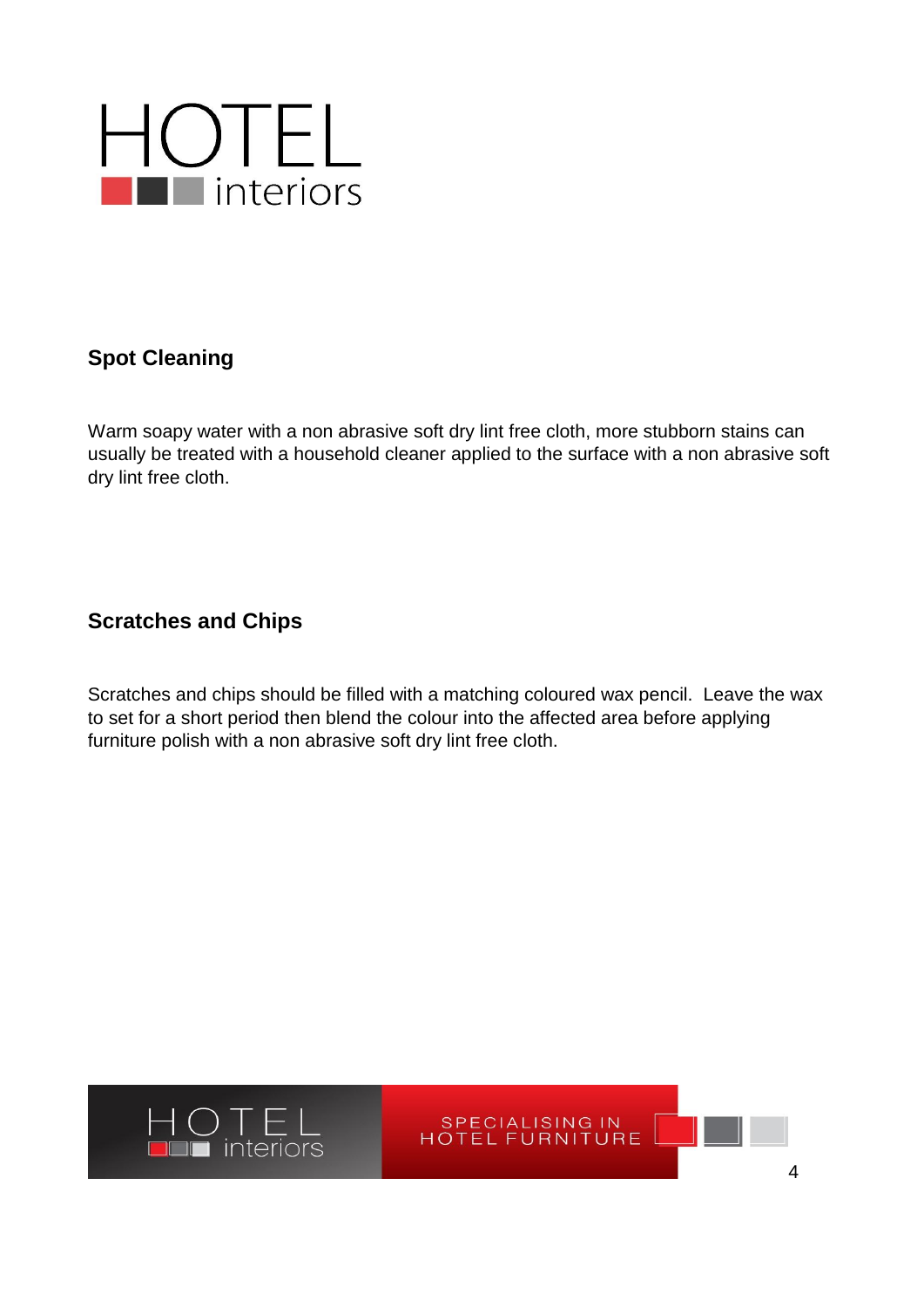

#### **Laminate Finish**

#### **General Care**

For everyday cleaning, wipe the surface with a damp cloth or sponge. You may use a mild soap or detergent. Wipe completely dry with a non abrasive soft dry lint free cloth using a straight line motion.

Laminate may need occassional dusting depending on where it is used, dust all surfaces regularly with a non abrasive soft dry lint free cloth or wipe down with a damp cloth and dry with a non abrasive soft dry lint free cloth.

#### **Regular Cleaning/Maintenance**

To keep the surface in good condition, use a non-oily furniture spray. (Remember to clean the spray off several times a year to prevent build up). Furniture polish can also help to hide fine scratches in the surface. Be sure to completely wipe the polish from the laminate surface. The oils in the polish cannot penetrate the laminate and any residual polish could subject the users hands and clothing to stains.

SPECIALISING IN<br>HOTEL FURNITURE

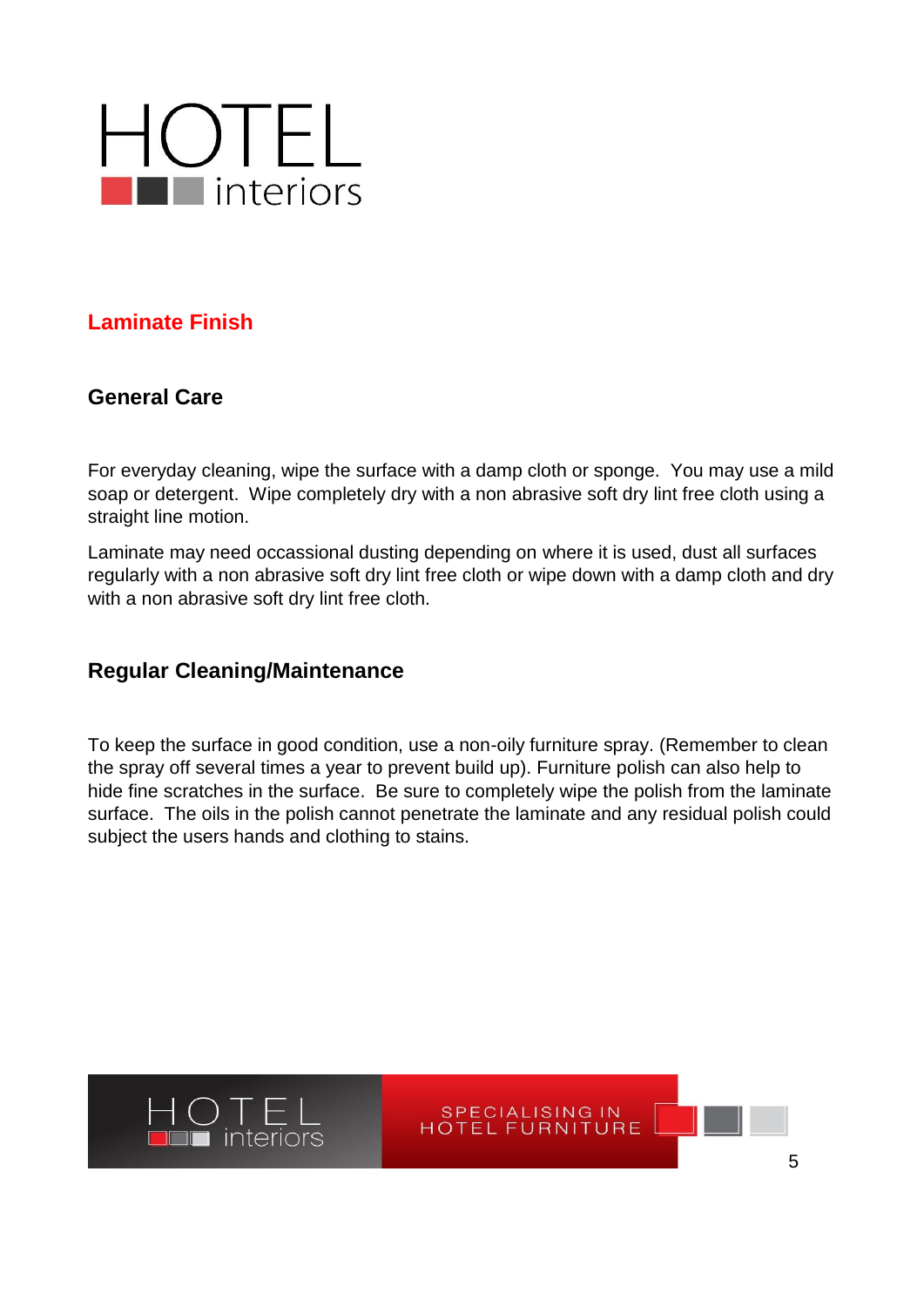

### **Spot Cleaning**

Difficult stains such as coffee or tea can be removed using a mild soap or detergent and a soft bristled brush. Repeat as necessary. If stain persists,use a paste of baking soda and water applied with a soft bristle brush. Light srubbing for 10-20 strokes should remove most stains. Athough baking soda is a low abrasive, excessive scrubbing or exerting too much force could damage the decorative surface, especialy if it has gloss finish.

Stubborn stains that resist any of the above cleaning methods may require the use of undiluted household bleach or nail polish remover. *Apply the bleach or nail poish remover to a test area to ascertain this method is safe prior to applying to the stain*. Once applied to the stain, let stand no longer than two minutes. Rinse thoroughly with warm water and wipe dry. This step may be repeated if the stain appears to be going away and the colour of the laminate has not been affected.

**WARNING**: Prolonged exposure of the laminate surface with bleach will cause discoloration. Always rinse laminate surfaces after cleaning! If a small amount of cleaning solution remains on the surface, moisture can reactivate it and result in permanently etched scars.

#### **Scratches and Chips**

Scratches and chips can be disguised with the use of a matching coloured pen, show polish or wax pencil. If using a marker pen work the colour into the scratch or chip before it dries, continually apply and work colour into the area until the best result is achieved. If using shoe polish or a wax pencil allow to set for a short period then blend the colour into the affected area before applying furniture poilish wth a non abrasive soft dry lint free cloth.

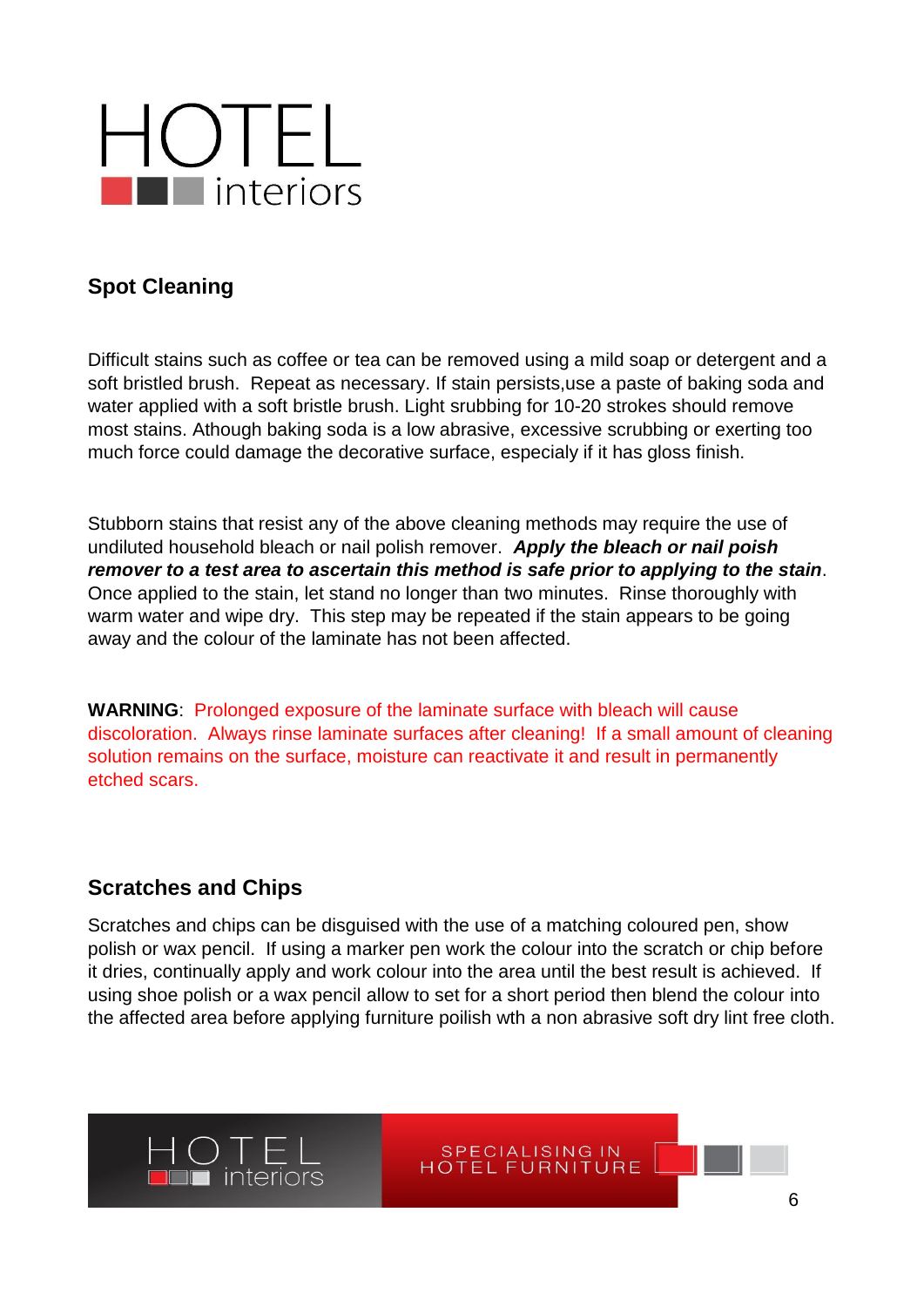

#### **Two-Pac Finish**

#### **Regular Cleaning/Maintenance**

Dust all surfaces regularly with chamois and dry with a non abrasive soft dry lint free cloth.

### **Spot Cleaning**

Warm soapy water with a non abrasive soft dry lint free cloth, more stubborn stains can usually be treated with a household cleaner applied with a non abrasive soft dry lint free cloth.

### **Scratches and Chips**

Scratches and chips can be disguised with the use of a matching coloured marker pen, paint or shoe polish. If using a marker pen work the colour into the scratch or chip before it dries, continually apply and work colour into the area until the best result is achieved. If using paint or shoe polish allow to set for a short period before polishing with a non abrasive soft dry lint free cloth.



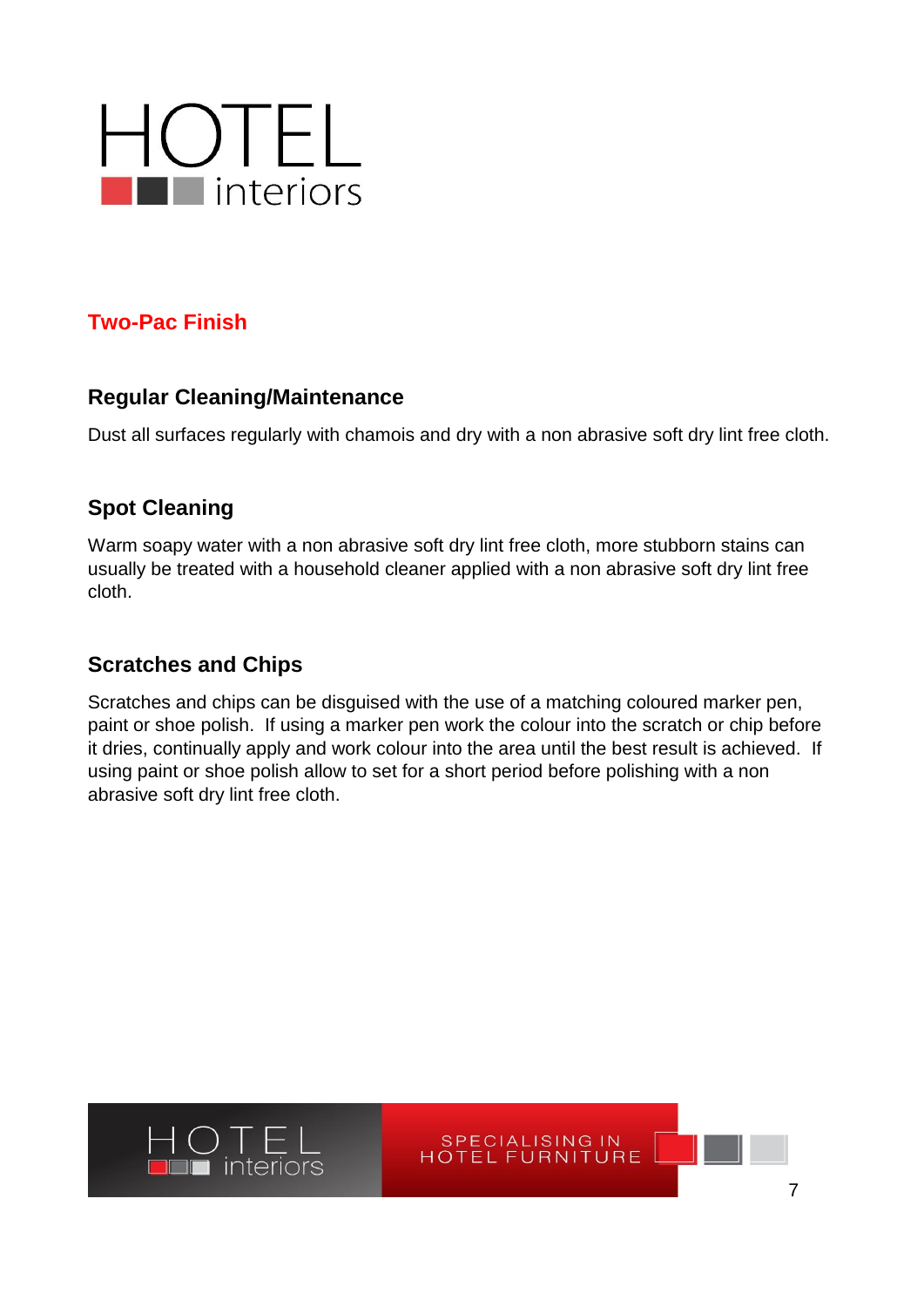

### **Natural and Reconstituted Stone Finish**

#### **Regular Cleaning/Maintenance**

Dust all surfaces regularly.

Use an all purpose cleaner such as Pledge on a dry surface for general polishing

For hard to remove stains use cream cleanser sparingly such as Ceasar stone creme cleanser.



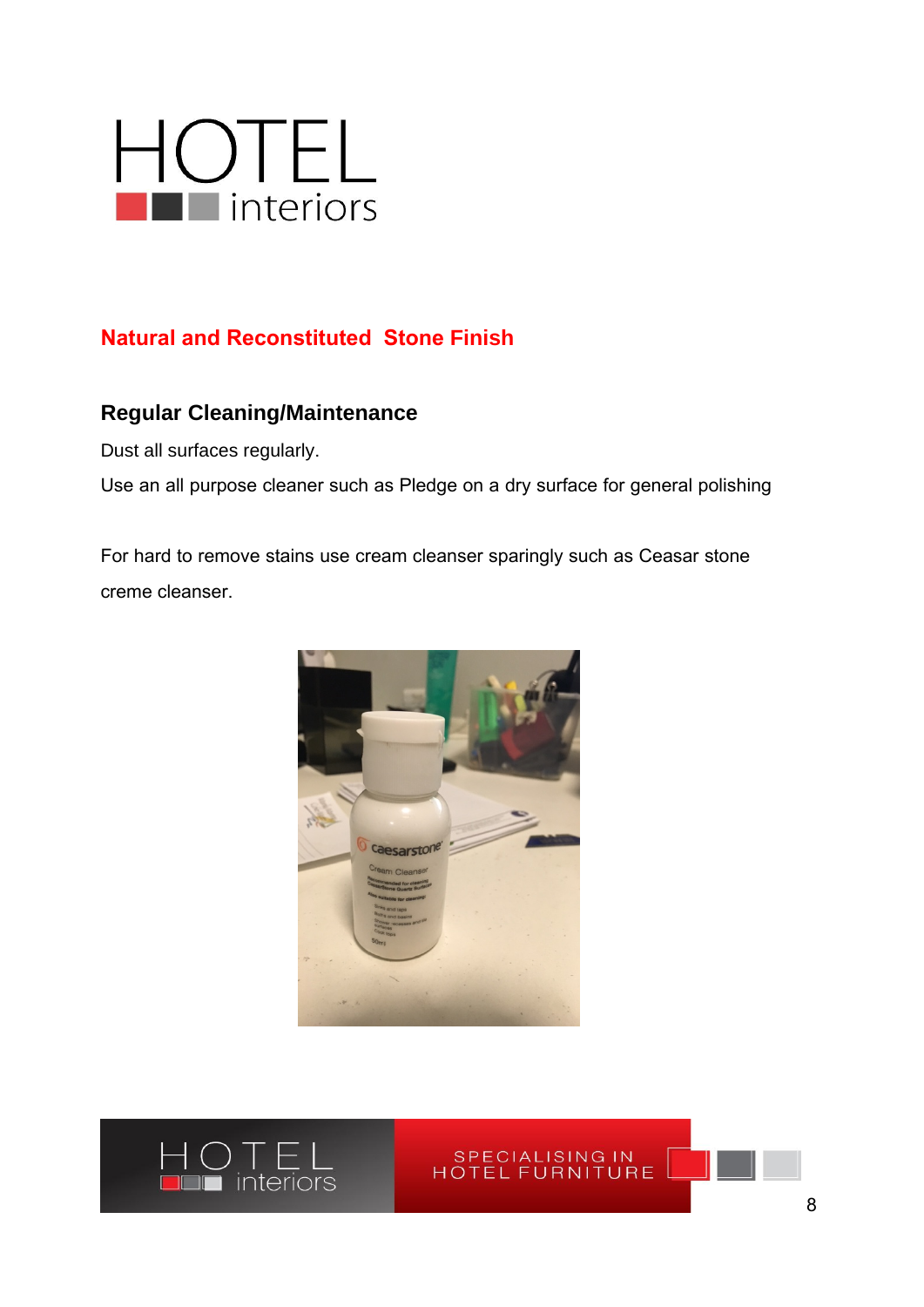

# **UPHOLSTERED FURNITURE**

### **Cleaning Tips**

Before initiating any of the cleaning tips included herein it is imperative that test application is performed in a non-obtrusive area of the furniture to ensure the suggested application is suitable for the surface you are attempting to clean.

#### **Spot Cleaning**

Treat spills and stains as soon as possible. Gently scrape any soil or mop any liquid from the surface of the fabric. Use of soap or detergent with water should be approached with caution since overzealous rinsing to remove soap residue may result in over-wetting, water marking and possible wetting of substructure (this may create other stains or damage products).

#### **For non-oil-based stains**

Use warm water and non-toilet soaps which do not contain optical brighteners. Mix a small amount of soap and warm water solution and apply to the stain, rubbing gently. Blot dry with a clean towel. Apply cool water (preferably rain or distilled water) and blot dry again. Then with a hair dryer working out from the centre of the stain, dry quickly to prevent rings forming. It is generally preferable to clean whole panels of fabric in this way rather than trying to spot clean specific areas.

#### **For oil-based stains**

Following the same basic guidelines as above, apply a proprietary brand solvent based cleaner and try to clean generally in panels rather than spot cleaning specific areas. A helpful industry 'secret' is for spot removal of oil based biro marks by the application of a conventional hairspray.

#### **Alcoholic Beverages**

After the moisture has been blotted up, dab at the stain with a clean cloth dampened in rubbing alcohol. Then blot repeatedly with liquid detergent mixed with cool water. Dab again with clear cool water and blot dry.

SPECIALISING IN<br>HOTEL FURNITURE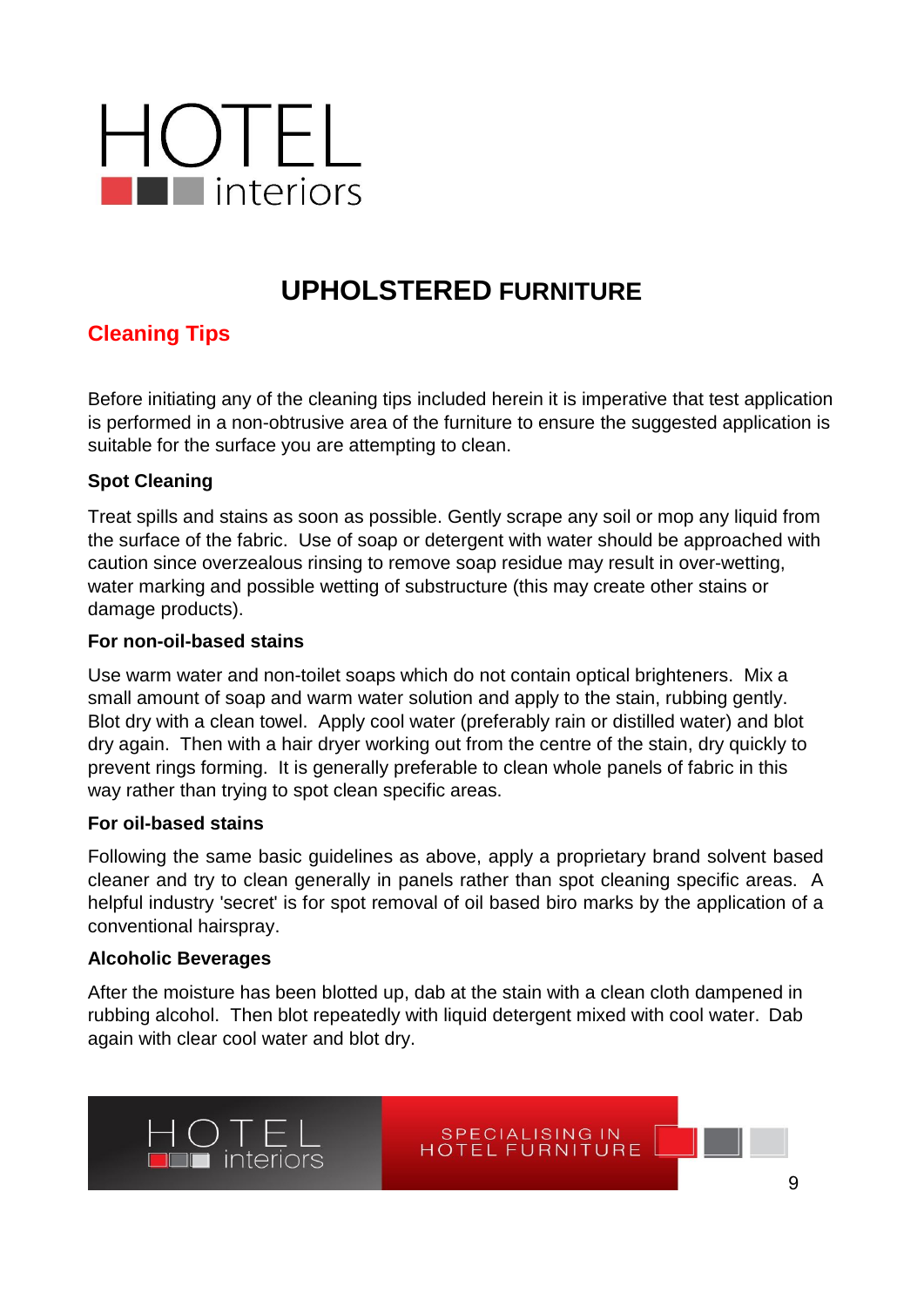#### **Blood**

Mix 1 teaspoon of ammonia in a cup of cold water and apply it sparingly to the spot. Blot with a clean towel. Repeat the procedure until the spot is gone. Then dab the area with cool water and blot. Wait 15 minutes then moisten the area again with white distilled vinegar. Blot thoroughly with a dry towel.

#### **Chewing Gum**

Rub an ice cube over the gum to harden it, then scrape off the excess with a dull knife. To remove what's left, use dry-cleaning fluid.

#### **Chocolate**

This is a combination of greasy/non-greasy stain. Scrape excess away, then go over the spot with cool water mixed with a liquid detergent. Blot thoroughly and then clean with dry-cleaning fluid

#### **Coffee and Tea**

Sponge with warm water. Apply warm glycerine. Leave for 30 minutes. Flush out with water and dry quickly.

#### **Fruit and Juices**

After excess is blotted up or scraped away, blot the spot with cool water. If a stain remains, add liquid detergent and a drop of vinegar to the water. Dab the spot with this mixture and blot until there is no trace of a stain. Then go over the area lightly with clear water to remove traces of vinegar.

#### **Grease (including hair grease and oil)**

Scrape away excess if necessary and then dab repeatedly at the stain with dry-cleaning fluid. If any stain remains, go over the area with a lukewarm mixture of liquid detergent and water. Always make sure you use a clean portion so you don't put the stain back in the fabric. Last, go over the area with a clean cloth moistened with cool clear water.

#### **Urine**

It is especially important to treat this stain right away, before the urine dries. Otherwise, the urine may react with the fabric dyes and cause permanent discoloration. First, dab at the stain with a solution of white vinegar and water and blot dry. Then apply a mixture of liquid detergent and cool water, blotting frequently and with a dry cloth to avoid saturating the fabric. Finally, dab the spot with clear, cool water and blot thoroughly.

SPECIALISING IN<br>HOTEL FURNITURE

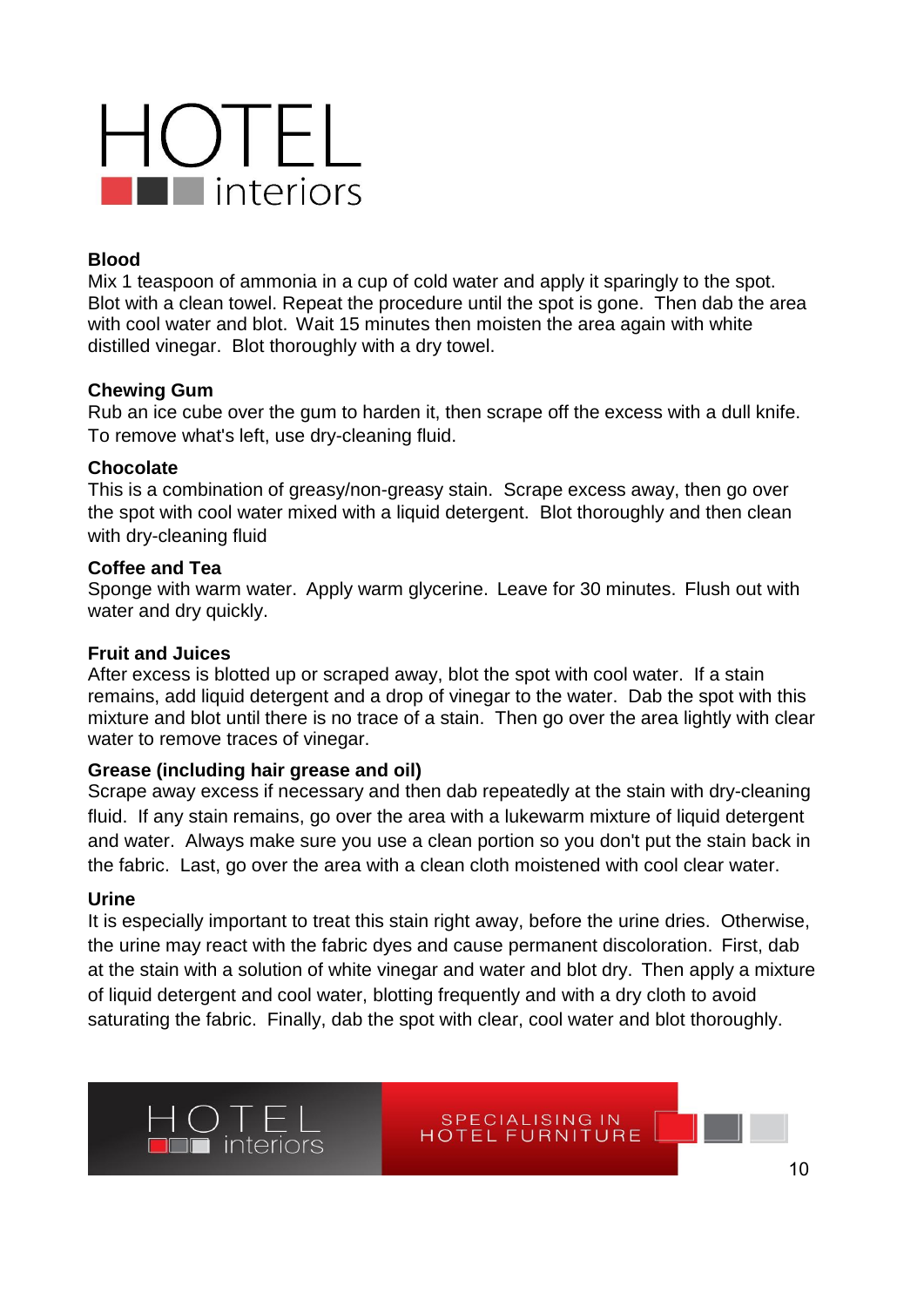#### **Milk and Vomit**

Blot or scrape away the excess, then take a clean soft cloth and blot. Apply cool clear water to the area, blotting frequently. Then blot with a detergent solution to which you've added a small amount of ammonia. Blot dry and wait a few minutes. Go over the area with dry-cleaning fluid, blot dry. Finally, blot the area lightly with a cloth moistened with rubbing alcohol.

#### **Ice Cream**

Scrape away excess and apply cool water mixed with liquid detergent, blotting frequently with a dry cloth so as not to saturate the fabric. Let dry and then go over any remaining stain with dry-cleaning fluid. Blot dry.

#### **Water Spots**

Blot thoroughly and then dampen the entire spot with clear white vinegar. Wait a few minutes. When the area is dry, moisten it again with clear water, blotting with a dry cloth after every application to the damp cloth*. If the fabric has a pile, brush in the direction of the pile when it is dry.* 

#### **Cosmetics**

Sponge with warm water, apply warm glycerine, leave for 30 minutes then flush out with water and dry quickly.

#### **Soft drinks**

Sponge with water, add warm glycerine and work into stain. Flush out with water and dry.

SPECIALISING IN<br>HOTEL FURNITURE

#### **Shoe Polish**

Apply liquid paraffin to loosen the stain, then sponge with dry-cleaning fluid.

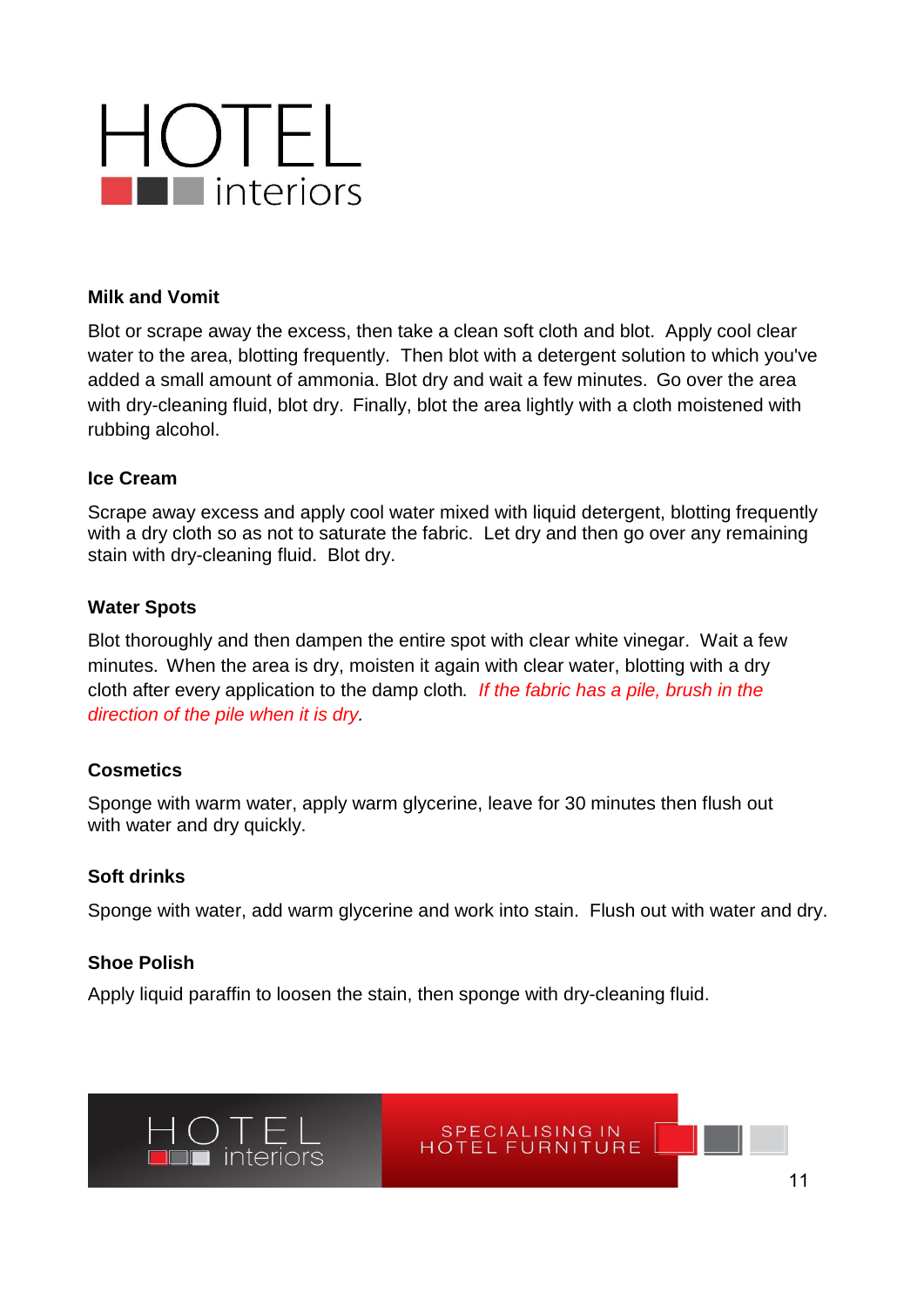## **Leather and Vinyl Upholstery**

#### **Regular Cleaning/Maintenance**

Vacuum regularly with a soft upholstery attachment and wipe over with a damp, soft, nonabrasive soft dry lint free cloth weekly. As leather is a natural product variations in colour and texture are recognised as a feature.

To maintain its appearance, regular cleaning and moisturising is strongly recommended please refer to the care label attached to your upholstered furniture for additional information

Where possible, rotate the cushions to even the wear. Suggest weekly.



To ensure warranty validity, use only recommended leather/vinyl care products cleaning product every 8 - 12 weeks. Avoid placing the leather or vinyl near direct light or heat sources as they can fade and damage the fabric. In extreme climates you will need to moisturise the leather more often.

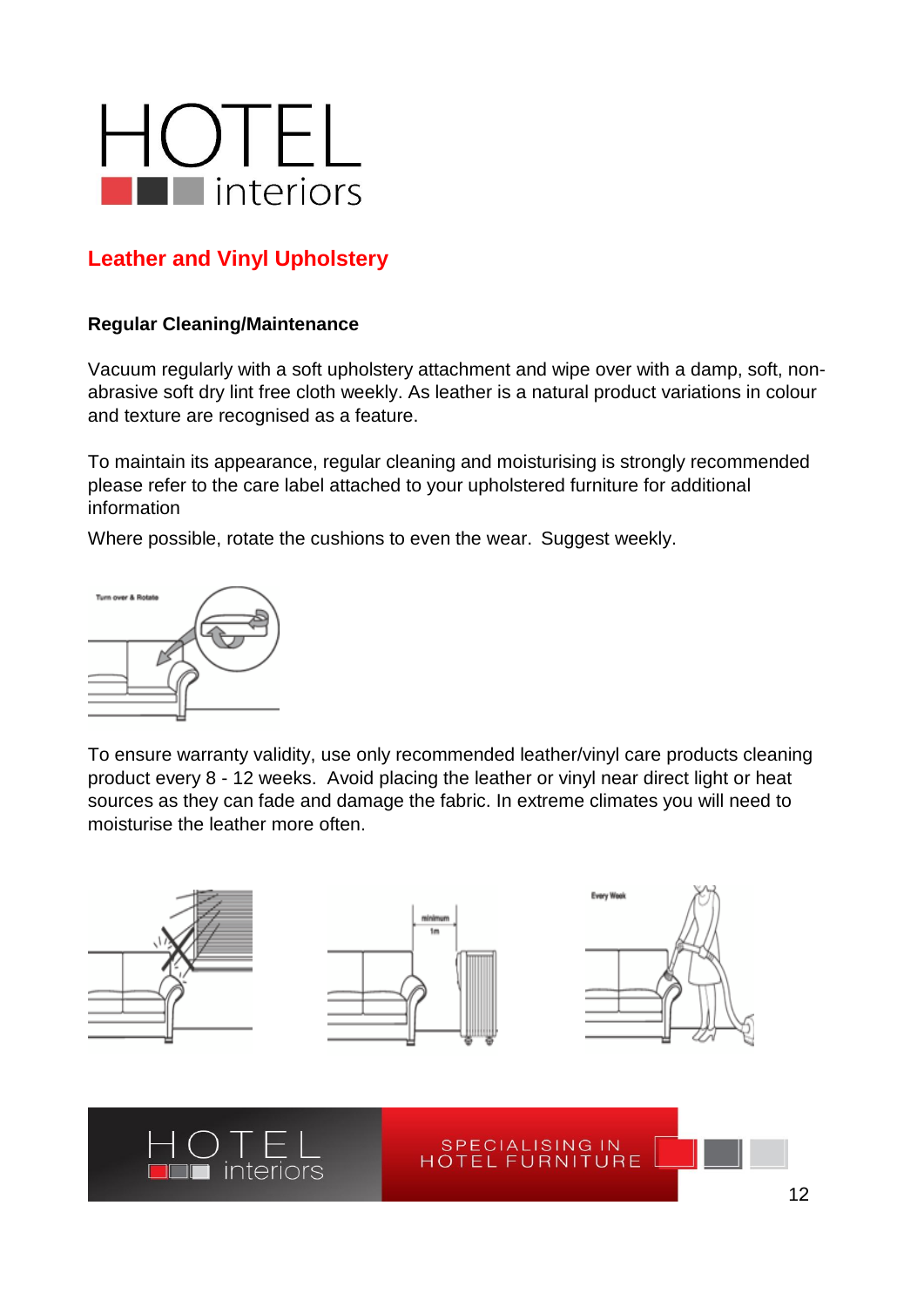

#### **Spot Cleaning**

As water based stains may leave a mark if allowed to soak in it is imperative that these spills are mopped up with a soft dry cloth as soon as is practically possible.

Food oils can permanently bond with the leather and some vinyl's and body oils can oxidize and change the colour of these products unless cleaned immediately a commercial brand leather cleaner is recommended for these spills and stains. For vinyl simply treat with a standard vinyl cleaner. As dirt and grime can act as abrasives on leather and vinyl surfaces regular cleaning by vacuuming and wiping with a non-abrasive soft dry lint free cloth weekly is highly recommended to maintain these items.



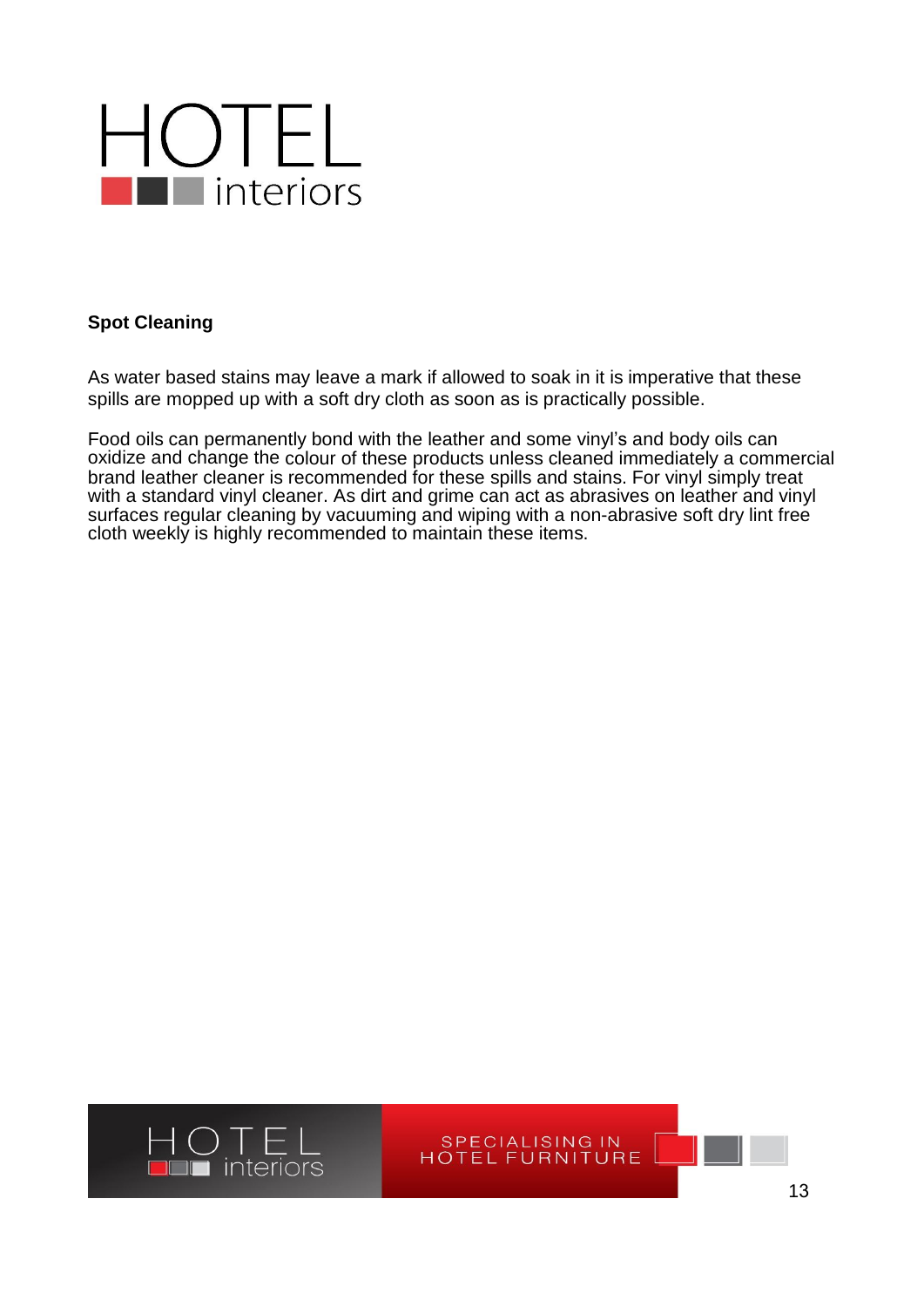

### **Fabric Upholstery**

#### **Regular Cleaning/Maintenance**

Dirt combined with body moisture can produce a grime discoloration to the fabric therefore it is essential to vacuum regularly with a soft upholstery attachment. Vacuuming will also remove grit that can also accelerate wear of the fabric. For stains use a damp cloth with warm water and a mild detergent.



Avoid placing the fabric near direct sunlight or heat sources as they can fade and damage the fabric. Use window coverings (e.g. curtains and blinds) to protect your furniture from direct sunlight through windows.



Where possible, rotate the cushions to even the wear. Suggest weekly.

As fabrics can vary in composition it is important to care for these upholstery items in accordance with care instructions label attached to the furniture. Use a professional dry cleaning service at least once a year to maintain the appearance of the fabric. Furniture with removable covers must be cleaned while still on to minimize shrinking. Temporary pilling can occur on some fabrics.

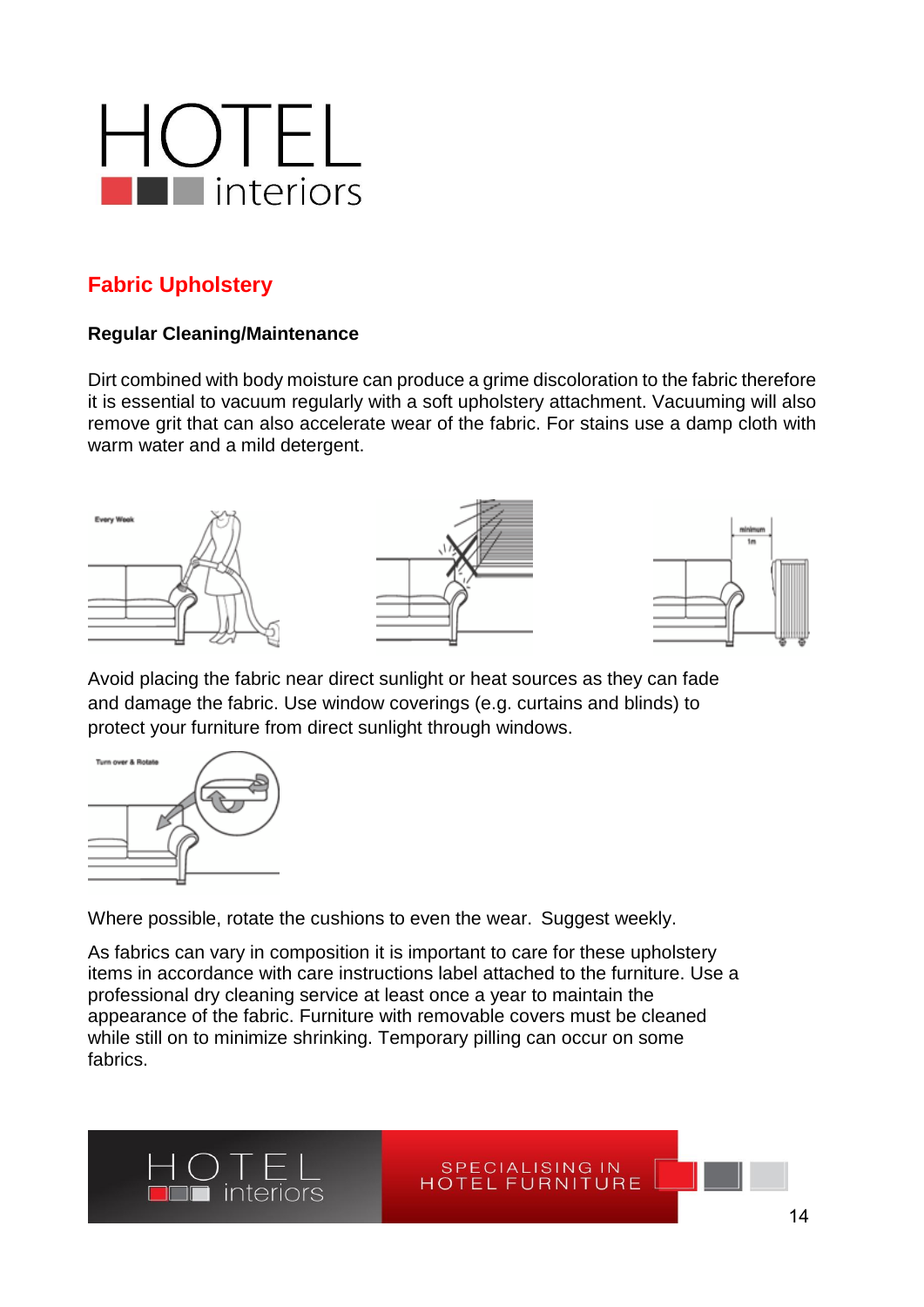This is not considered a fault and can be removed using a de-pilling machine, please remember that loose threads must be cut and not pulled.

#### **Spot Cleaning**

The vast majority of stains can be removed from upholstery with either warm soapy water, commercial upholstery cleaner or dry cleaning fluid. *As fabrics vary in their composition it is recommended that a test rub is performed with the intended cleaning product on an area of the fabric that is hidden from view to ensure that the product is safe to use.*

#### **Microfiber stains**

Use a spray cleaner as a last result! Microfiber fabrics need to be cleaned with a damp sponge or rag, and a brush like a toothbrush, and a solution in a bowl of dish soap or liquid soap heavily diluted with water. Use solution sparingly! Work the solution through the stain with circular motions, don't over saturate the fabric or you may get "rings" around the stain after it dries.

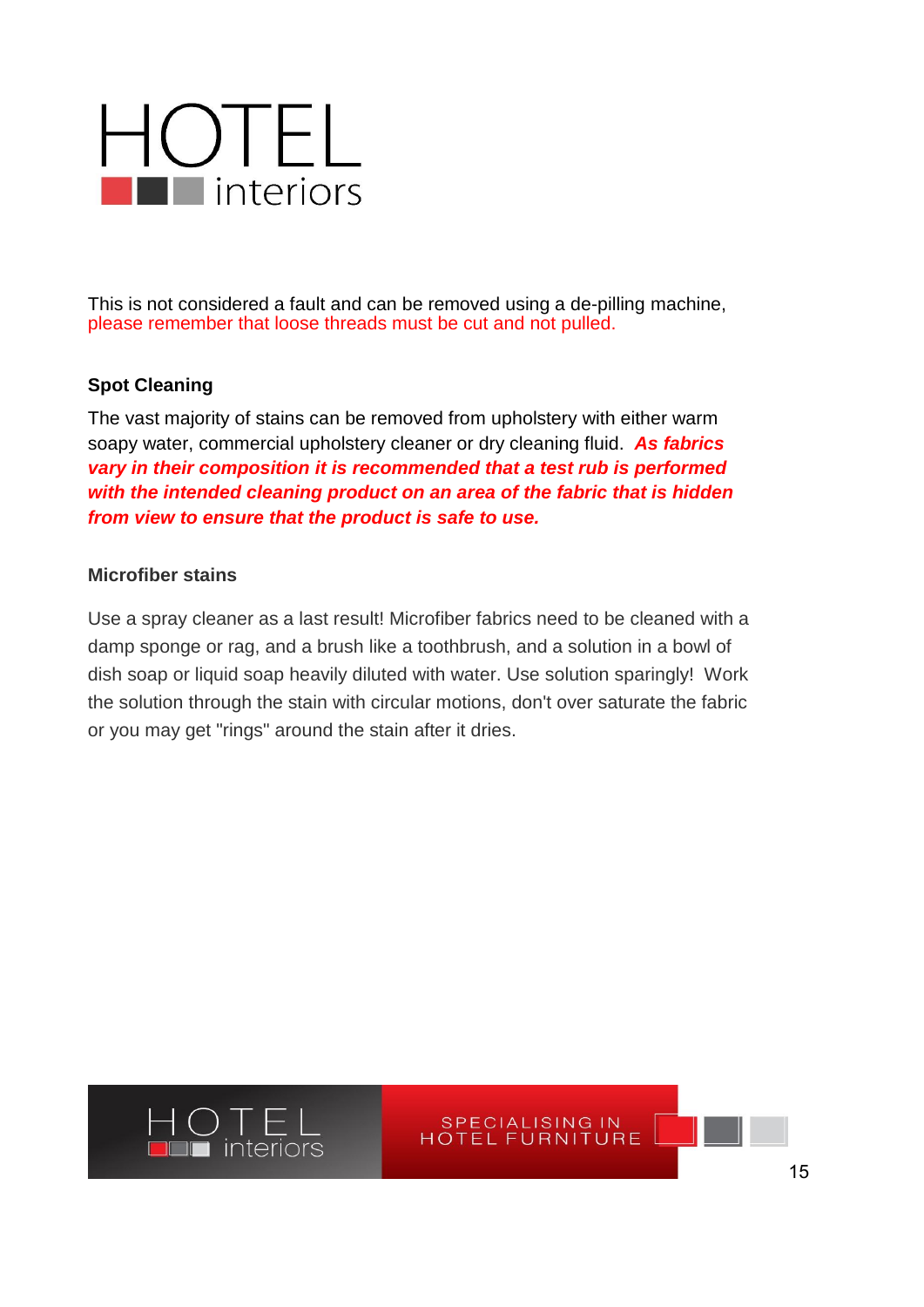

# **MISCELLANEOUS ITEMS**

#### **Glass**

Use of a damp cloth or a window cleaner is recommended for effective cleaning of all glass, it is imperative that the surface is dried immediately using a non-abrasive soft dry lint free cloth.

#### **Stainless Steel and Chrome**

Stainless Steel – Use a proprietary brand stainless steel cleaner, spray or cream product.

Chrome Legs – Use an RP7 or WD40 type spray applied with a non-abrasive soft dry lint free cloth.

#### **Outdoor Furniture**

Wipe down regularly with a damp cloth and dry with a non-abrasive soft dry lint free cloth.

#### **Lighting**

Shades are to be dusted regularly; minor soiling of lamp shades can be removed with a clean white eraser.

#### **Mattresses**

In addition to the use of mattress protectors to guard against staining mattresses should be vacuumed regularly to reduce dust build up. Turning the mattress over as per the manufacturer instructions in the warranty will increase the longevity of the product. It is recommended that the mattress are turned & rotated every three months. This will also air the mattress and reduce moisture build up. Some mattresses do not require turn-over therefore it is imperative that you refer to the specific instructions that come with your purchased mattress prior to turning them over. Where possible discourage sitting on the sides of the mattress as it can create a weakness in that area, additionally bending or jumping on the mattress will also damage it.

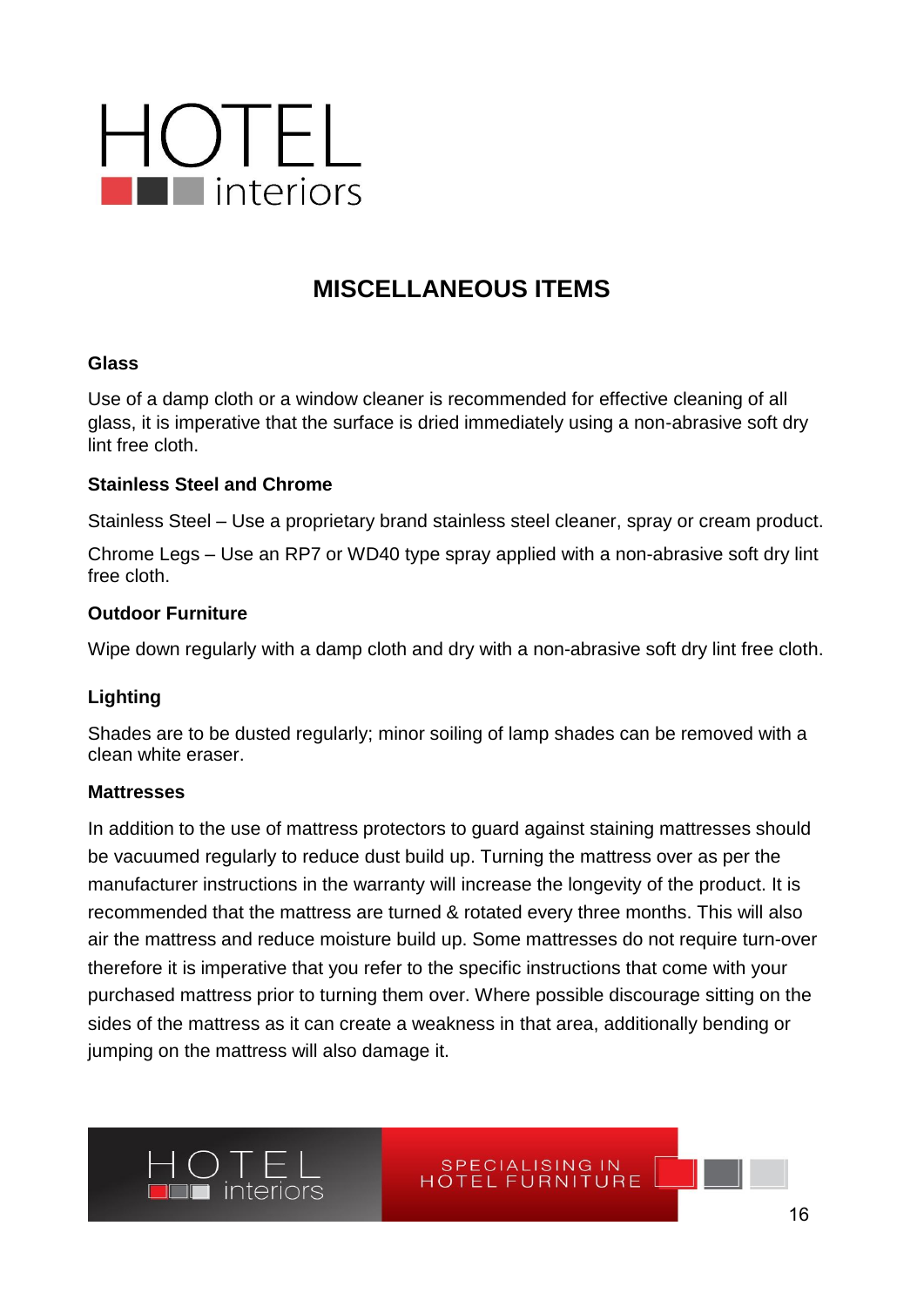## **Limited Warranty Joinery & Sofas**

- A. Hotel Interiors warrants to you the original purchaser that Hotel Interiors shall, subject to the terms hereof, repair or replace any item of furniture, where it is established to the reasonable satisfaction of Hotel Interiors (and/or its appointed agents) that there is a defect in the structure, components, material or workmanship of the furniture.
- B. This warranty shall commence from the date of delivery and extend for a period of:
	- (i) FIVE years for structural defects furniture.
	- (ii) ONE year for other damage and/or component defects.
	- (iii) All foams on lounges are covered with a FIVE year warranty period.
- C. Damage covered by this Warranty :
	- (i) Wood Furniture
		- Deterioration in material
		- Insect damage
		- Unstable components
	- (ii) Painting
		- Substantial colour variance in one shipment (Natural variance in wood colour finishes is excluded)
		- Surface finish found by Hotel Interiors to be substandard
	- (iii) Metal Mechanisms
		- Corrosion through protective cover
		- Breaking or bending during normal operation

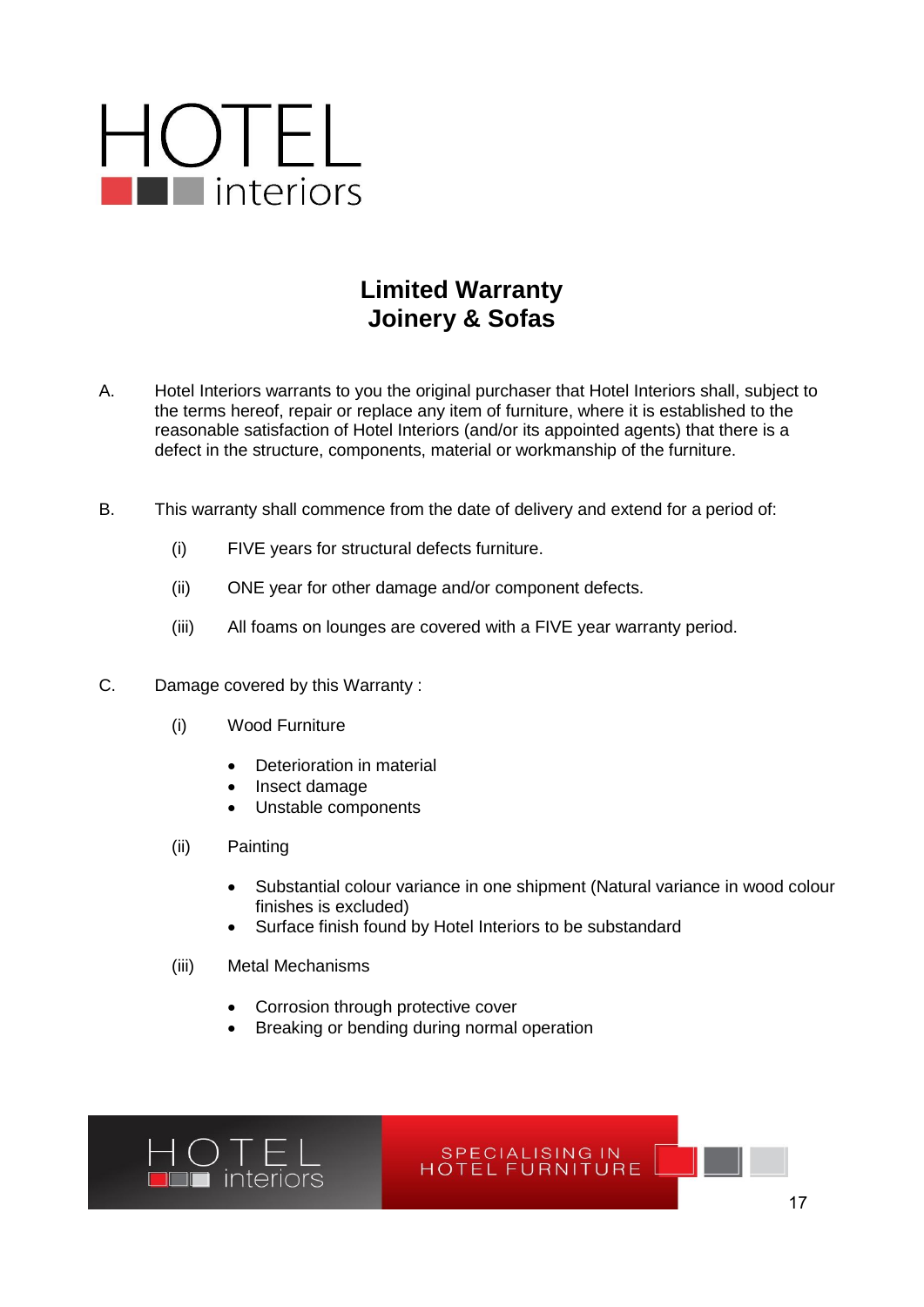- D. All claims under this Warranty are not admitted unless lodged with Hotel Interiors (together with detailed supporting evidence/particulars) within 7 days from the date sighted.
- E. For these above defects listed during the warranty period, Hotel Interiors will do the following:
	- (i) For main defects which restrict the normal usage of the furniture, it will replace any piece of furniture at no charge.
	- (ii) For those defects that can be repaired, it will undertake such repairs on a priority system.

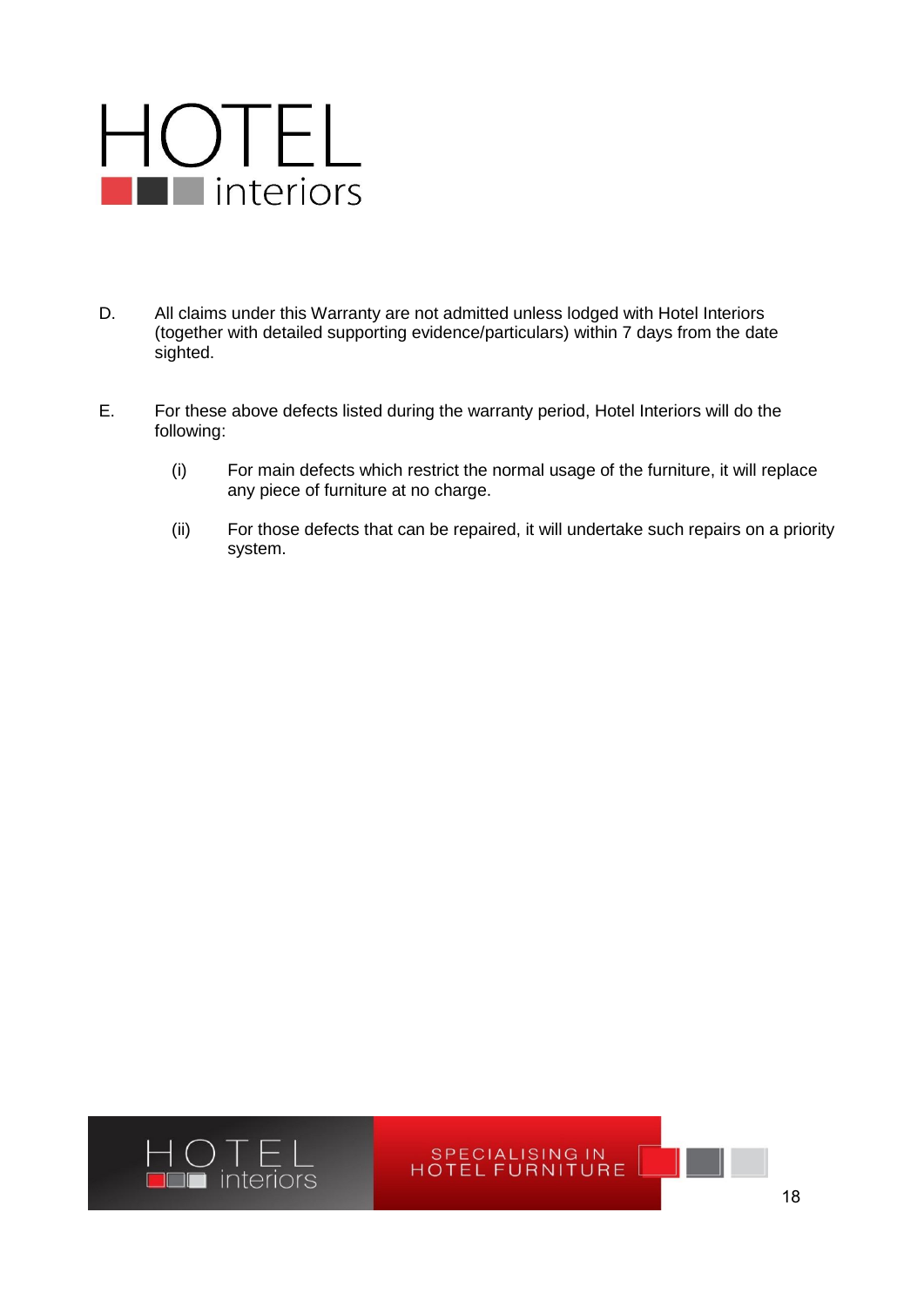

# **Limited Warranty Outdoor Furniture**

- A. Hotel Interiors warrants to you the original purchaser that Hotel Interiors shall, subject to the terms hereof, repair or replace any item of outdoor furniture, where it is established to the reasonable satisfaction of Hotel Interiors (and/or its appointed agents) that there is a defect in the structure, components, material or workmanship of the furniture.
- B. This warranty shall commence from the date of delivery and extend for a period of:
	- a. TWELVE months.
- C. Damage covered by this Warranty :
	- a. Aluminium
		- Deterioration in material
		- Surface finish found by Hotel Interiors to be substandard
		- Unstable components
- D. All claims under this Warranty are not admitted unless lodged with Hotel Interiors (together with detailed supporting evidence/particulars) within 7 days from the date sighted.
- E. For these above defects listed during the warranty period, Hotel Interiors will do the following:
	- a. For main defects which restrict the normal usage of the outdoor furniture, it will replace any piece at no charge.

SPECIALISING IN FOTEL FURNITURE

b. For those defects that can be repaired, it will undertake such repairs on a priority system.



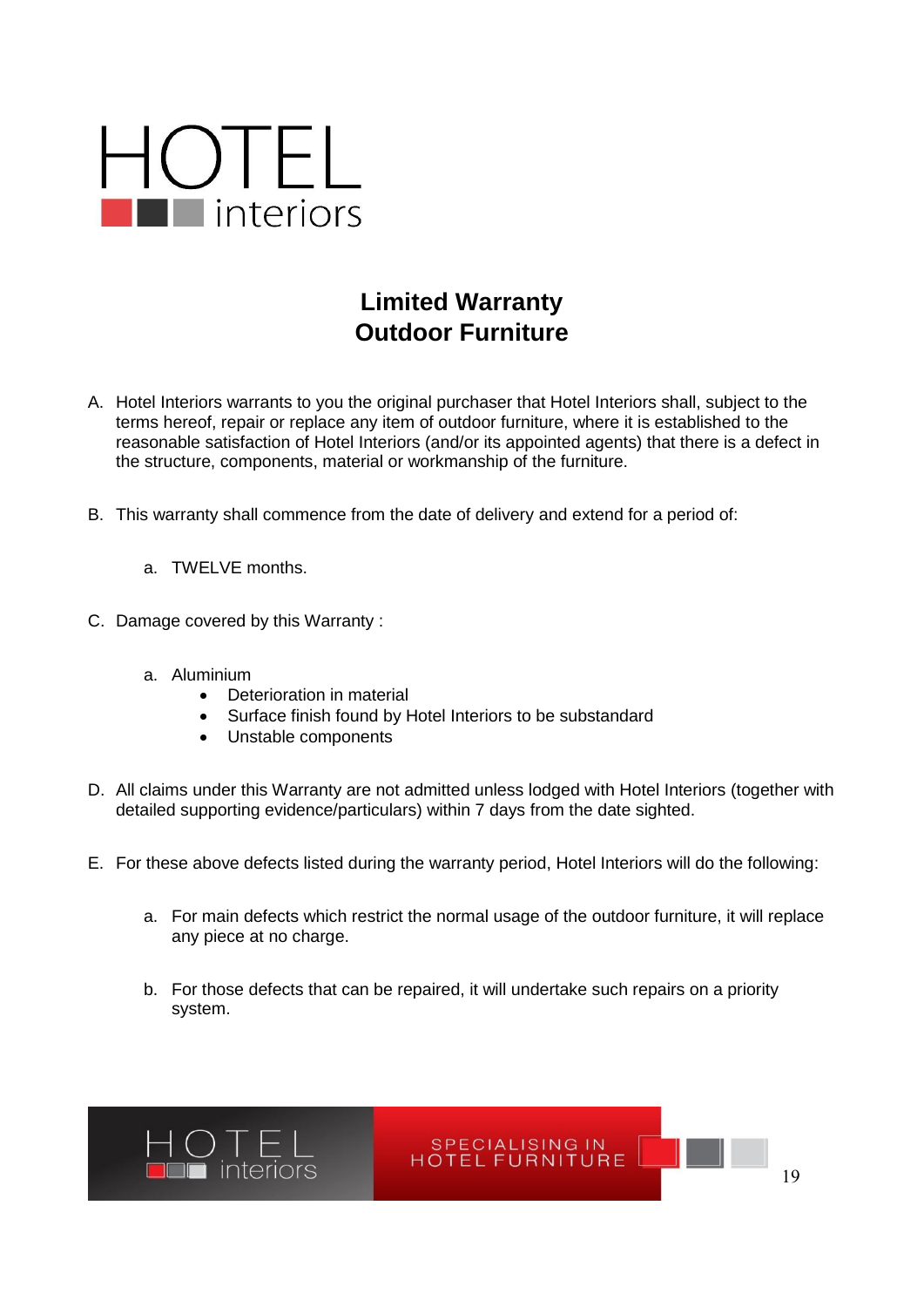

# **Limited Warranty Ensemble Beds**

- A. Hotel Interiors warrants to you the original purchaser that Hotel Interiors shall, subject to the terms hereof, repair or replace any mattress and/or base, where it is established to the reasonable satisfaction of Hotel Interiors (and/or its appointed agents) that there is a defect in the structure, components, material or workmanship of the furniture.
- B. This warranty shall commence from the date of delivery and extend for a period of:
	- a. TEN years on Mattress
	- b. FIVE years on Base
- C. Damage covered by this Warranty :

This Warranty covers the following specific manufacturing faults under conditions of normal use:

- a. Mattress
	- Springs or wires that are loose or broken
	- Springs or wires that protrude or tear through any fabric
- b. Base
	- Splitting occurring in the timber frame
	- Loose or broken foundation wire
	- Compression of modules
	- Leg or castor failure. However, it is important that the castors are secured tightly in place at all times.
- D. This Warranty does not cover the following:
	- Material covers (including stains, soiling or burns)
	- Normal body indentations
	- Border wires, which run along the perimeter of the mattress and foundation, bent due to moving or folding the sleep set

SPECIALISING IN<br>HOTEL FURNITURE

- Bed Height
- Comfort Preference

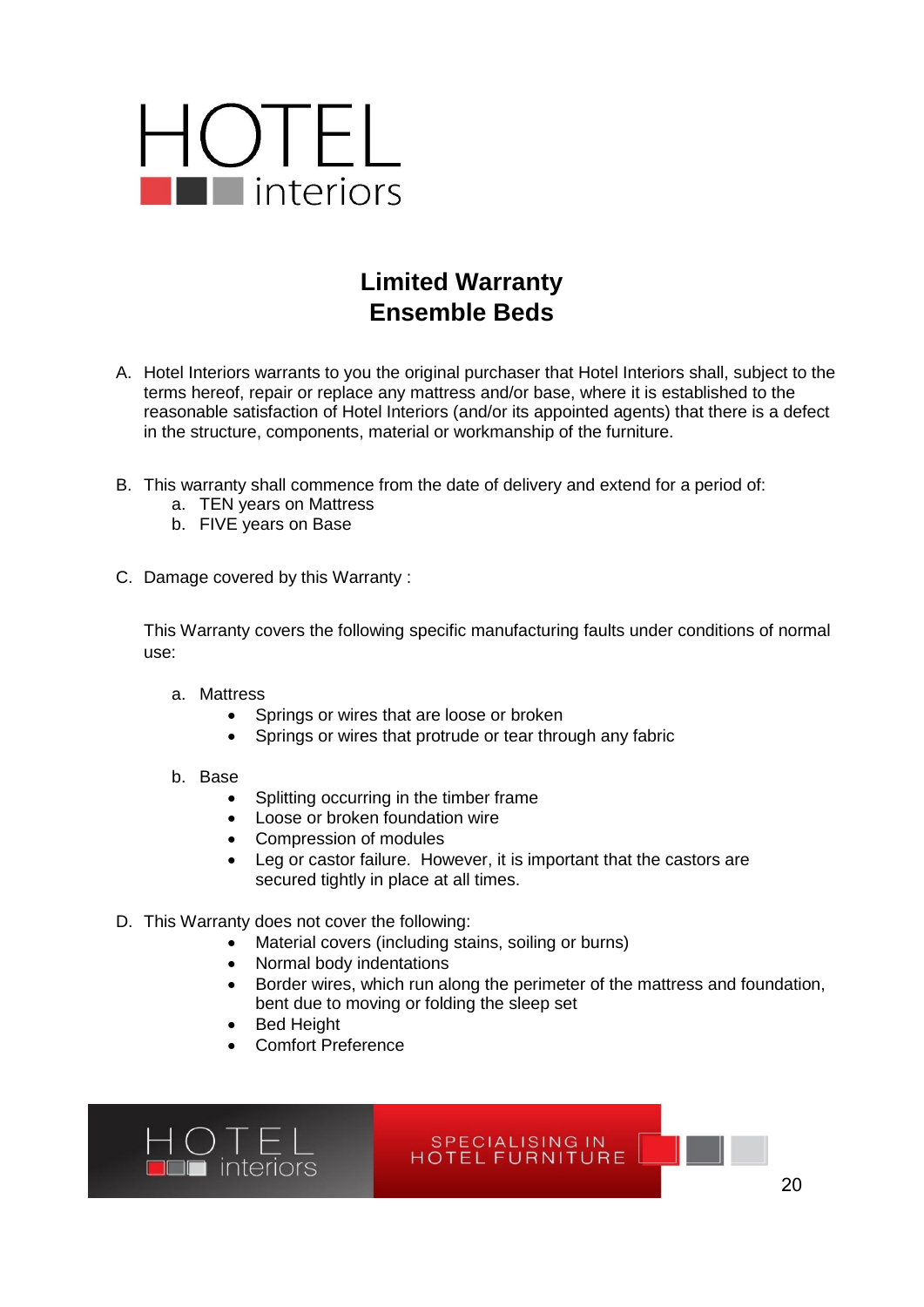# $\bigcup_{\blacksquare} \bigcap_{\blacksquare} \blacksquare$

- Mattress damage due to an inappropriate base foundation. A mattress is designed for optimum performance when used in conjunction with a matching base foundation as part of a total sleep set.
- Sheet fit
- Replacement of another piece of the sleep set unless that other piece is also defective
- Damage/faults caused by wilful or accidental abuse, misuse or neglect, improper use or damage/faults relating to normal wear and tear.
- E. All claims under this Warranty are not admitted unless lodged with Hotel Interiors (together with detailed supporting evidence/particulars) within 7 days from the date sighted.
- F. For these above defects listed during the warranty period, Hotel Interiors will do the following:
	- a. For main defects which restrict the normal usage of the ensemble bed, it will replace the mattress and/or base at no charge.

SPECIALISING IN<br>HOTEL FURNITURE

b. For those defects that can be repaired, it will undertake such repairs on a priority system.